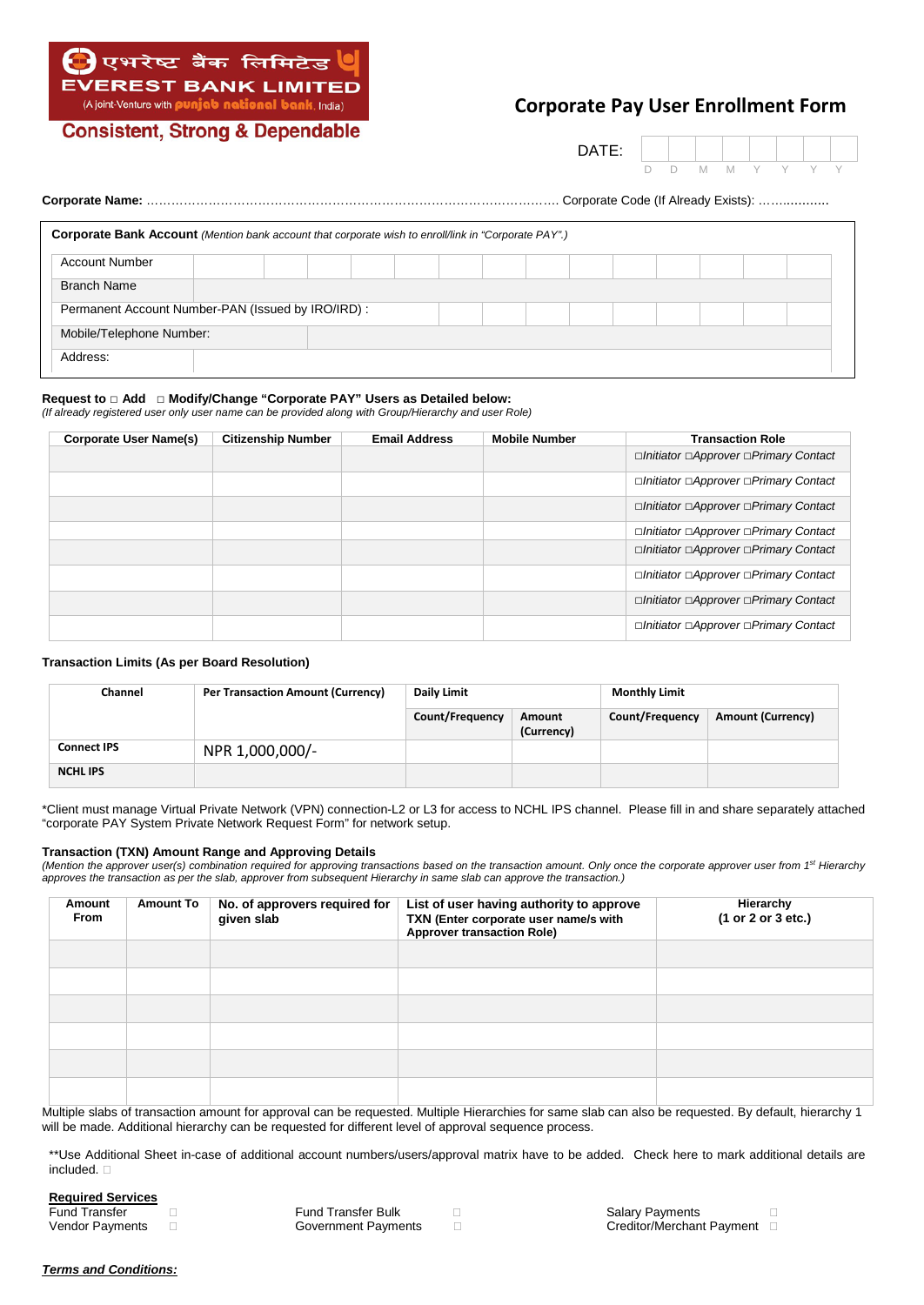*Corporate confirms and agrees to the following terms and conditions for use of "corporate PAY":-*

- *1. The user information provided including Mobile Number, e-mail ID and other details for enrolment and linking of bank account/s is true, complete, relevant and up-to-date and authorize the bank to use the existing details with the bank and the signatories as provided in this form and /or already available with the bank for enrolment for "corporate PAY".*
- *2. The bank reserves the right to determine and change the scope, timing and type of the services to be rendered from time to time.*
- *3. Any changes in the information including addition/deletion required in Admin User, Transaction Initiator and Approver Users have to be timely notified to bank for necessary updates for using the "corporate PAY". Confirm that all users are well aware about securing their username, password, One Time Password (OTP) as second factor authentication (2FA) generated from Google Authenticator and other credentials of "corporate PAY". Confirm that the bank and/or NCHL shall not be held liable in any case of fraudulent transactions due to any kind of compromise of credentials by the corporate users intentionally or unintentionally and due to delay of user revocation by the corporate clients.*
- *4. Authorise the corporate user who has been issued user name and password to use "corporate PAY" and to act on behalf of the corporate.*
- *5. Authorise the bank to function based upon electronic instructions received through "corporate PAY" and provide authority to debit the corporate account mentioned in the form maintained with the bank for the purpose of processing the transaction through "corporate PAY" and for the applicable fees and charges as advised by the bank for use of "corporate PAY".*
- *6. Ensure availability/sufficiency of funds in the bank account before the transaction is being processed and confirm for the validity and the legality of the transactions initiated through "corporate PAY" including compliance to the prevailing AML and CFT regulations. Corporate understands and*  agrees that the bank has right to suspend/reject and/or withhold any transactions that it deems violates any such policy/ regulations and the *transaction requested beyond the allowed transaction limit/threshold/ceiling.*
- *7. Confirm accuracy of the beneficiary identifier and/or beneficiary details including bank name, branch name, account number, account name (where required) apart from the transaction amount, transaction reference, etc. have been duly verified in a transaction and processed through "corporate* PAY" and confirm that the bank and/or NCHL shall not be liable to verify and validate the accuracy of the transactions and shall not be held liable *in case of any dispute in transactions due to any sort of deviation in beneficiary and transaction details furnished/provided.*
- *8. The user must be a customer of the bank and maintain an account at a branch of the bank.*
- *9. The services are for the sole and exclusive use by the customer authorized to do so by the bank.*
- *10. The customer shall not use or knowingly allow any other person to use the services, the information and /or the reports contained in the internet*  site for and /or in connection with any illegal purpose or activity. The customer shall notify the bank immediately if it becomes aware of such use *and Bank will not be liable for any of the transaction allegedly performed by a third party.*
- *11. The customer acknowledges that there may be a time lag in transmission of instructions, information or communication via the internet for which the bank shall not be held liable.*
- 12. The customer shall follow the guidance provided by the bank online in designating the user identification code (the 'User Name') and the password *(the 'Password') for identifying the customer for the purposes of the services.*
- *13. The customer may change the password at any time. The customer; however cannot change the User Name.*
- *14. Customer must keep user name and related password confidential/secret. At no time and under no circumstances shall the customer reveal/disclose the user Name and/or the Password to any other person.*
- *15. The customer shall be fully responsible for any accidental/negligent and/or unauthorized disclosure of the User Name and/or the password to any other person and shall bear the risks of the User Name and/or the password being used by the unauthorized persons or for unauthorized purpose or transactions.*
- 16. The customer is required to input the User Name and the Password in order to log-on to the services and give instructions to the bank online *instructions in connection with the services must be given in the manner that is acceptable to the bank. Instruction shall not be carried out if given in the manner not acceptable to the bank and bank shall not be held liable for the consequences.*
- *17. Any instruction given in connection with the services by the customer may not be rescinded/repealed or withdrawn. All such instructions given an understood and acted on by the bank in good faith, shall be binding on the customer where given by the customer or by any other person using the related User Name and Password. The bank shall be under no duty to verify the identify or authority of the person giving any such instruction or the authenticity of such instruction apart from verifying the User Name and the Password of the customer.*
- *18. The bank will not act on an instruction in so far as it is in the bank's opinion practicable and reasonable to do so and in accordance with its regular business practices and procedures.*
- 19. Advice or confirmation that an instruction has been received and/or a transaction has been affected through the services will be provided by the *bank online. Such advice or confirmation shall be deemed to have been received by the customer immediately after transmission and it is the duty of the customer to check such advice or confirmation it is also the duty of the customer to enquire with the bank if the customer does not receive an advice or confirmation within the time usually required for a similar advice or confirmation to be received.*
- *20. Information relating to any account or transaction made available on the internet site is for reference only. The bank's records of such account and transaction shall be conclusive unit & unless the contrary is established.*
- *21. The Bank shall not liable for any computer/cybercrimes such as hacking, phishing, Trojans or other computer virus, etc. and shall not be liable for any unauthorized transactions and/or any transactions carried out by using illegal and fraudulent methods.*
- *22. The bank reserves the right to change fees in relation to the use and/or termination of the services and to revise such fees at any time with or*  without notice to the customer. The bank shall determine and notify the customer of the rate of any fee from time to time which shall be binding on the customer. Fees shall be collected from the customer in such manner and at such intervals as the bank may specify. In addition to the fees, the *bank may prescribe minimum balances to be maintained in accounts for availing the "Corporate PAY".*
- *23. The bank shall have the discretion to charge service charge, administrative charge, renewal charge and PIN or Password reset charge as per the prevailing Standard Tariff of Charges (STC).*
- *24. The customer shall provide necessary information as the bank may from time to time reasonably request for the purpose of providing the services. 25. The bank is automatically authorized to share such information with any other person/entity, including its third-party agents as and when necessary according to prevailing law.*
- *26. The customer in any situation shall not attempt to decompile, reverse-engineer, translate, convert, adapt, alter, modify, enhance, add to delete or*  in any way tamper with or gain access to, any part of the services or any internet site or any software/hardware comprised in them.
- *27. The customer agrees that all right title and interest in and relating to the above and any and all related copyright, patent, trademarks, service mark proprietary property, trade secrets and exclusive works are and shall remain the exclusive property of the bank and the respective information providers. No right, title or interest other than the right to access the information and the Report subject to these Terms and Conditions is conveyed or the transferred to the Customer. The Customer shall not make any representation or do any act which may be taken to indicate that the Customer has any such right, title or interest.*
- *28. The information will be made available as it is supplied and will usually identify the information provider supplying it to the bank. The Bank does not endorse or express any comment or any information supplied by any information provider nor assume any duty to check or verify any information. The Bank does not accept responsibility for the legality, validity, completeness effectiveness, adequacy or enforceability of the data therein.*
- *29. The Customer shall be fully liable and responsible for all consequences emerging from or in connection with use of the Services, Password usage and/or access to any information in the internet site or any other information as a result of such use by the Customer or any other person whether or not authorized. The Customer shall indemnity the Bank, any information Provider and their respective offers and employees against all liabilities claims demand, losses, damages, costs , charges and expenses of any kind (including without limitation legal fees on a full indemnity basis) which may be incurred by any of them and all actions or proceedings which may be brought by or against any of them in connection with the provision of* the services information/ Reports in the internet site except in the cases of wilful default of the Bank. The Customer shall indemnity the bank in *case of making any transactions in nominated accounts under these facilities.*
- *30. The Customer may terminate the user of the Services at any time by giving to the Bank prior written notice within a reasonable period.*
- *31. The Bank may revise these Terms and Conditions and/or introduce additional terms and conditions at any time and from time to time with or without notice to the Customer and shall be binding on the Customer if the Customer continues to maintain or use the Services on or after the effective date of variation.*